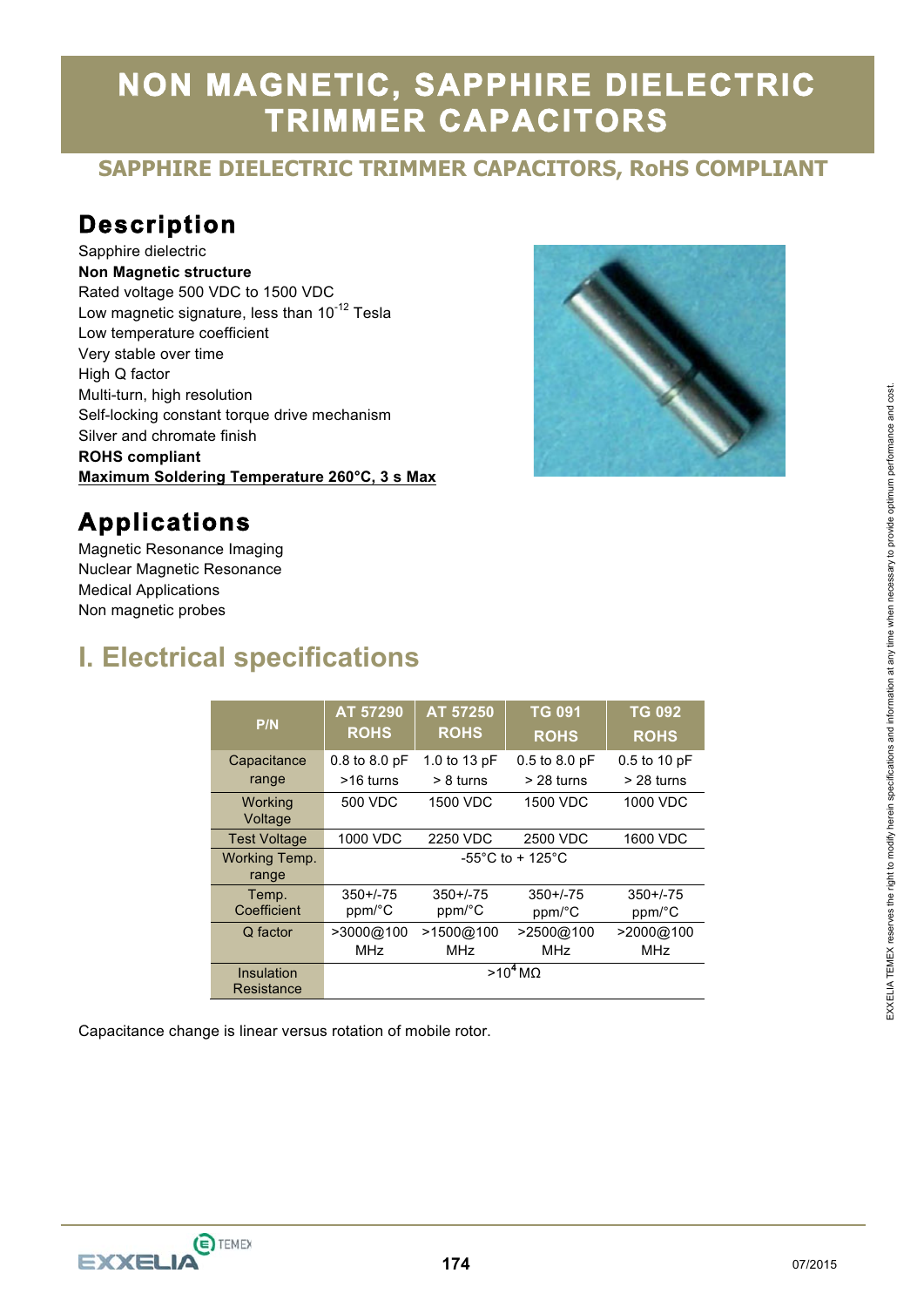# **NON MAGNETIC, SAPPHIRE DIELECTRIC TRIMMER CAPACITORS**

#### **SAPPHIRE DIELECTRIC TRIMMER CAPACITORS, RoHS COMPLIANT**

# **II. Mechanical and general specifications**

| P/N                      | <b>AT 57290 ROHS</b><br>TG 091 ROHS<br>TG 092 ROHS | <b>AT 57250 ROHS</b> |  |
|--------------------------|----------------------------------------------------|----------------------|--|
| Rotating torque          | 10 to 100 g.cm                                     | 50 to 500 g.cm       |  |
| Max torque on rotor stop | 150 g.cm                                           | 700 g.cm             |  |
| <b>Rotational life</b>   | > 400 revolutions                                  | > 400 revolutions    |  |
| <b>Vibrations</b>        | 60g, 10-2000 Hz                                    | 60g, 10-200 Hz       |  |
| <b>Shocks</b>            | 100g, 6 ms                                         | 100q, 6ms            |  |

## **IV. Models and dimensions in mm**



**NOTA**: AT 57290 ROHS and AT 57250 ROHS can be delivered with extended shaft upon request.

## **V. Soldering**

**Hand soldering**: Use a temperature controlled 40 watts iron set at 260°C maximum. The solder joint should be made on 3 seconds or less.

 $\overline{a}$